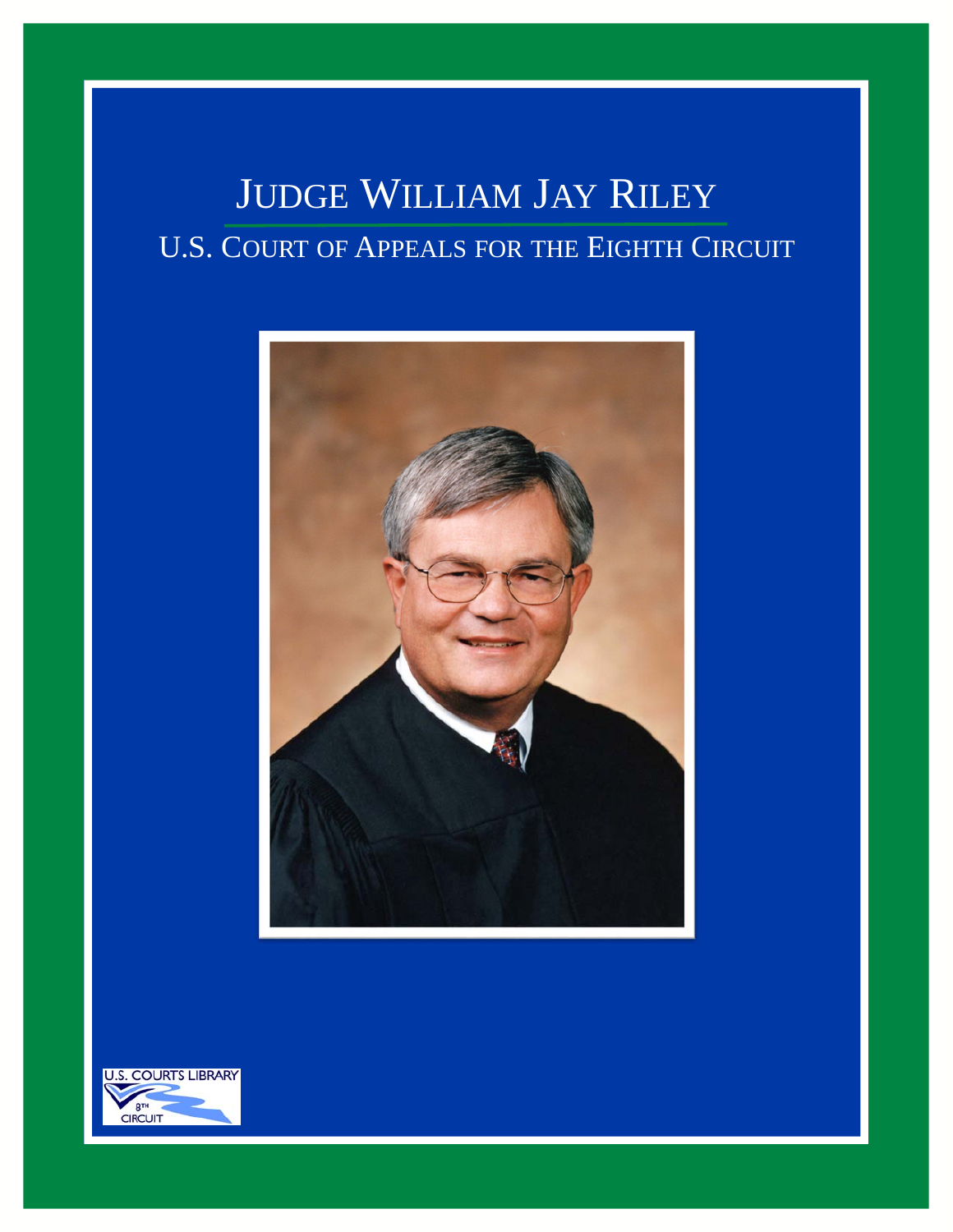## JUDGE WILLIAM JAY RILEY



Judge Riley accepting the gavel at his investiture as Chief Judge of the U.S. Court of Appeals for the Eighth Circuit, April 7, 2010. *In background L-R:* Circuit Judge C. Arlen Beam, Nebraska's Chief Judge Joseph F. Bataillon, and Circuit Judge Bobby E. Shepherd.



U.S. Court of Appeals for the Eighth Circuit, 2010. *Seated L-R:* Judges Diana E. Murphy, Roger L. Wollman, William Jay Riley (Chief), James B. Loken, Kermit E. Bye. *Standing L-R:* Judges Bobby E. Shepherd, Raymond W. Gruender, Lavenski R. Smith, Michael J. Melloy, Steven M. Colloton, Duane Benton.



Judicial Conference of the United States, September 13, 2011. Chief Judge Riley (*front row, right end)* and EDMO Judge Rodney W. Sippel (*back row, center*) representing the Eighth Circuit.

William Jay Riley was born March 11, 1947, in Lincoln, Nebraska. He graduated from Lincoln High School in 1965 and attended the University of Nebraska, where he graduated with his bachelor's degree in 1969 and his law degree, with distinction, in 1972. He is a member of Phi Beta Kappa and Order of the Coif and was editor‐ in‐chief of the *Nebraska Law Review*.

Following law school, he clerked for Judge Donald P. Lay of the U.S. Court of Appeals for the Eighth Circuit from 1972 to 1973.

Riley then began a 28‐year career as a premier civil trial attorney with Fitzgerald, Schorr, Barmettler & Brennan in Omaha, where he was a shareholder and headed the firm's trial department.

In 2001, he was nominated by President George W. Bush to succeed Judge C. Arlen Beam on the U.S. Court of Appeals for the Eighth Circuit. He was unanimously confirmed by the Senate two months later and received his commission on August 3, 2001. He served as Chief Judge of the Eighth Circuit from April 1, 2010 until March 10, 2017, and assumed senior status on June 30, 2017.

Judge Riley served on the U.S. Judicial Conference as Chief Judge of the Eighth Circuit and was appointed to its Executive Committee. In addition, he was appointed by Chief Justice Rehnquist and reappointed by Chief Justice Roberts to serve on its Criminal Law Committee.

Judge Riley is a fellow and past state chair with the American College of Trial Lawyers, a member and former state president of the American Board of Trial Advocates, and a counselor and charter member of the Robert M. Spire Inns of Court. He is a former president and executive council member of the Omaha Bar Association, House Delegate and former Ethics Committee chair with the Nebraska State Bar Association, and chair of the Federal Practice Committee for Nebraska. He is Board Certified in Civil Trial Advocacy by the National Board of Trial Advocacy and has been an adjunct professor in trial practice at Creighton University School of Law and in trial advocacy at the University of Nebraska College of Law.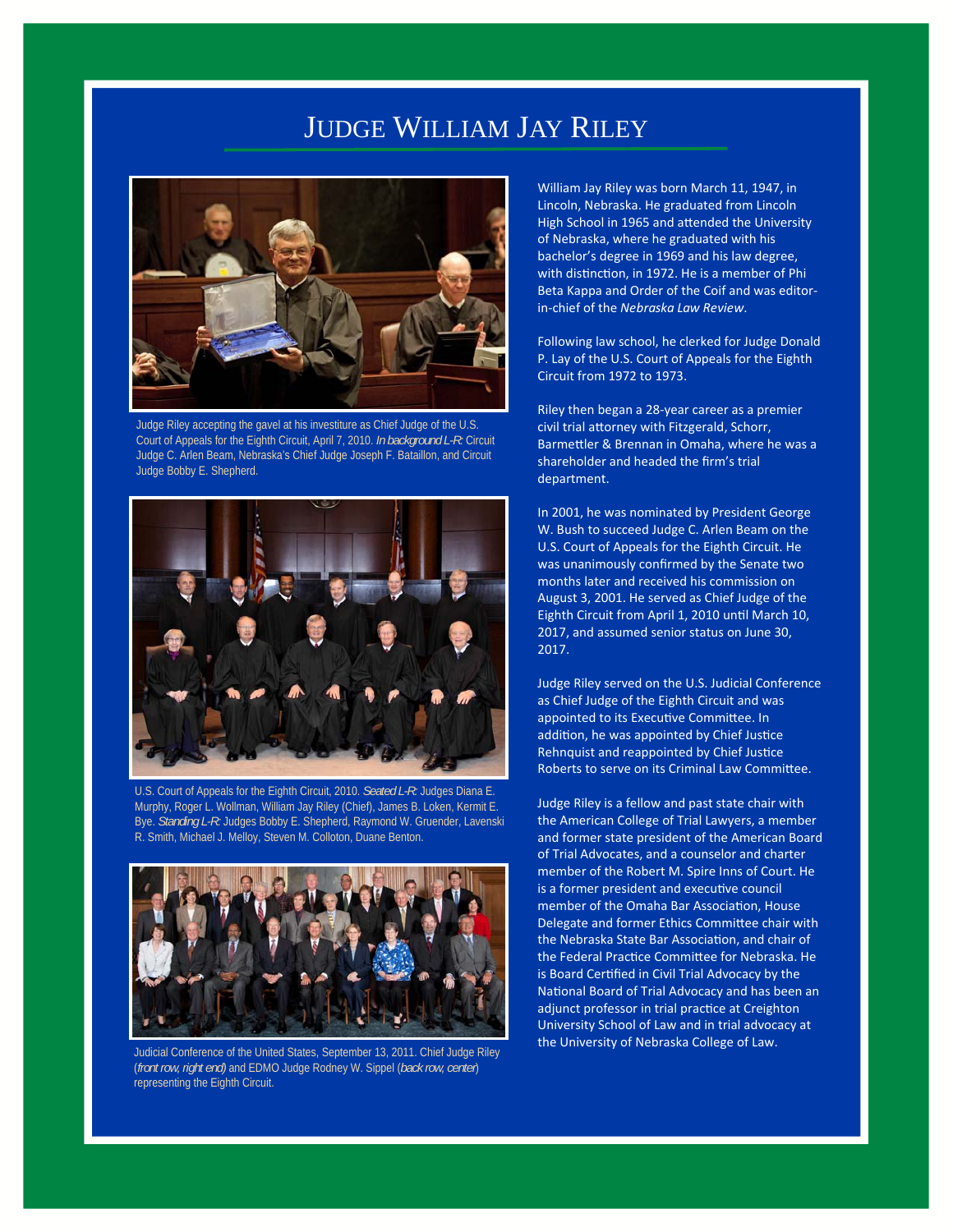## THE CHIEF JUDGE

*Right:* Chief Judge Riley opening the 2014 Eighth Circuit Judicial Conference in Omaha.



*Below, top:* Chief Judge Riley and Chief Justice Roberts in "A Conversation with the Honorable John G. Roberts, Jr.," 2016 Eighth Circuit Judicial Conference in Rogers, AR. *Second below*: Chief Judge Riley introducing a program with Justice Alito, facilitated by Judge Duane Benton, 2013 Eighth Circuit Judicial Conference in Estes Park, CO.



Eighth Circuit Judicial Council meeting, 2014. *Seated L-R*: Judges Beam (Circuit), Reade (Chief NDIA), Loken (Circuit), Riley, Wollman (Circuit), Bye (Circuit), Kelly (Circuit), Lange (SD). *Standing L-R:* Smith-Camp (Chief NE), Marshall (EDAR), Tunheim (MN), Melloy (Circuit), Hovland (ND), Schreier (SD), Sippel (EDMO), Perry (Chief EDMO), Davis (Chief MN), Adams (Circuit Executive), Bataillon (NE), Dow (Bankruptcy WDMO), Hickey (WDAR), Gerrard (NE), Phillips (WDMO), Benton (Circuit), Gruender (Circuit), Shepherd (Circuit), Gossett (Magistrate NE), Hays (Magistrate WDMO).







*Above:* Chief Judge Riley presiding at Court of Appeals meeting, 2012 Eighth Circuit Judicial Conference.

*Below:* Chief Judge Riley presiding at Judge John R. Gibson's retirement ceremony, May 5, 2011, in Kansas City. *L-R:*  Circuit Judges Benton, Melloy, Gibson, Riley, Arnold, Smith.



*Right:* Chief Judge Riley presenting award to EDMO Judge Catherine Perry, Eighth Circuit Judicial Conference, Rogers, AR, 2016.





Chief Judge Riley opening the 2013 Judicial Conference in Estes Park, CO, with Nancy Bell singing the national anthem and Administrative Office Director Judge Thomas F. Hogan and Federal Judicial Center Director Judge Jeremy D. Fogel in attendance.



Chief Judge Riley presiding at Eighth Circuit Judicial Conference in Kansas City, 2012. **Above: Opening remarks** *Right:* Awards luncheon.